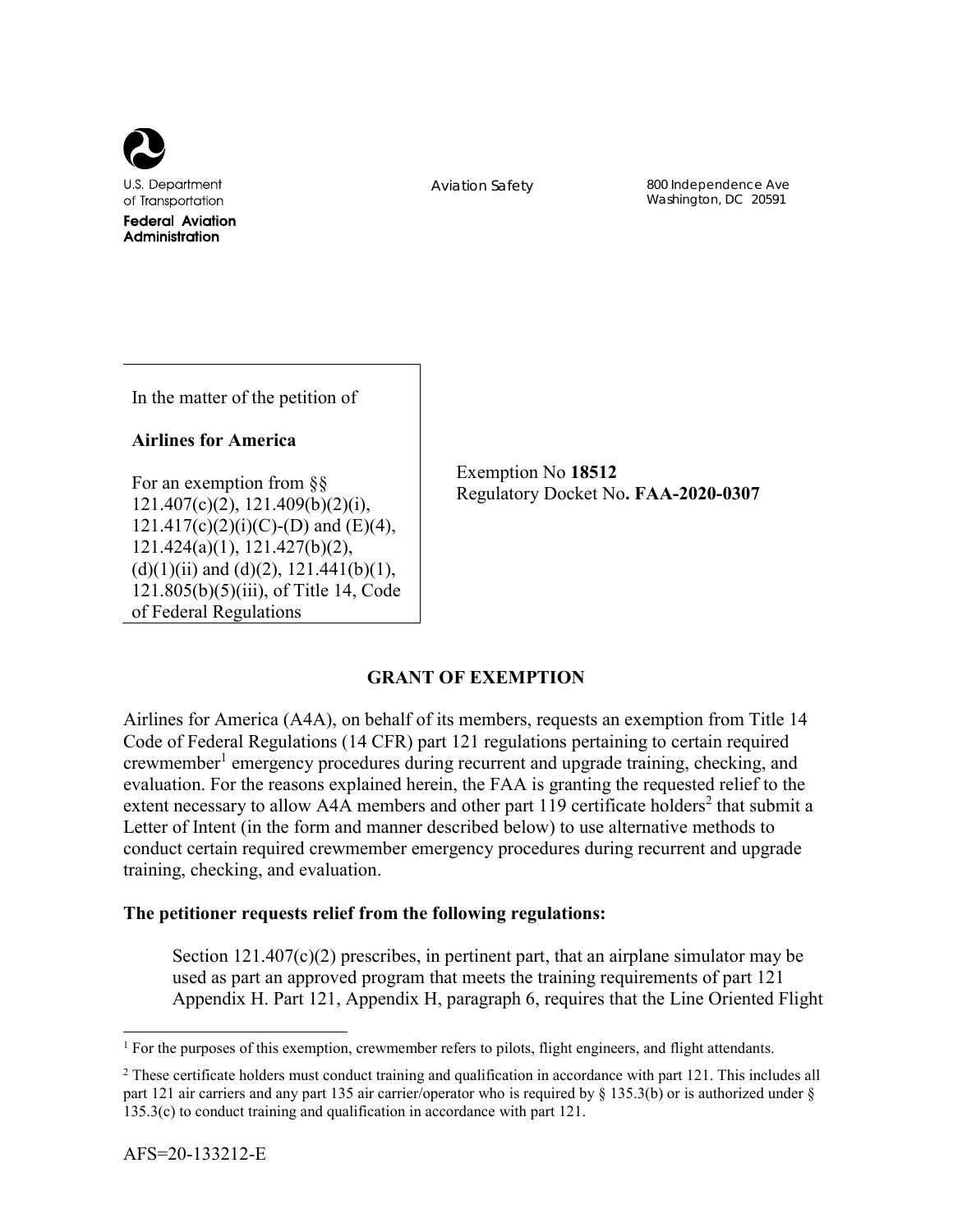Training program include a flight segment with training in appropriate abnormal and emergency flight operations.

Section  $121.409(b)(2)(i)$  states, in pertinent part, that a simulator course of training used as provided in § 121.441 must provide flight training in the procedures and maneuvers set forth in appendix F of part 121. Part 121, Appendix F, section VII, paragraphs (a) through (d) contain the emergency procedures for a pilot proficiency check.

Section  $121.417(c)(2)(i)(C)$ -(D) and  $(E)(4)$  and  $121.427(b)(2)$  states, in pertinent part, that every 24 calendar months during recurrent training, each crewmember must perform emergency drills and operate emergency equipment including (1) operating each type of oxygen system to include protective breathing equipment, (2) donning, use, and inflation of individual flotation means, and (3) donning and inflation of life preservers.

Section  $121.424(a)(1)$  prescribes in pertinent part, that upgrade training for pilots must include flight training in the maneuvers and procedures set forth in appendix E to part 121. Part 121, Appendix E, section III, paragraph  $(f)(1)$  contains the abnormal or alternate operation of the pressurization system for pilot upgrade flight training. Part 121, Appendix E, section III, paragraph (g) contains emergency procedures for pilot upgrade flight training.

Section 121.427(b)(2) states, in pertinent part, that recurrent ground training for crewmembers must include instruction in the subjects required by § 121.805.

Section  $121.427(d)(1)(ii)$  prescribes, in pertinent part, that recurrent training for pilots must include flight training in the maneuvers and procedures set forth in appendix F to part 121.

Section  $121.427(d)(2)$  states, in pertinent part, that recurrent training for flight engineers must include normal and emergency or alternate operation of all airplane flight systems.

Section  $121.441(b)(1)$  prescribes, in pertinent part, that a pilot proficiency check must include at least the procedures and maneuvers set forth in appendix F of part 121.

Section 121.805(b)(5)(iii) prescribes, in pertinent part, that recurrent flight attendant training must include performance drills, in cardiopulmonary resuscitation at least once every 24 months.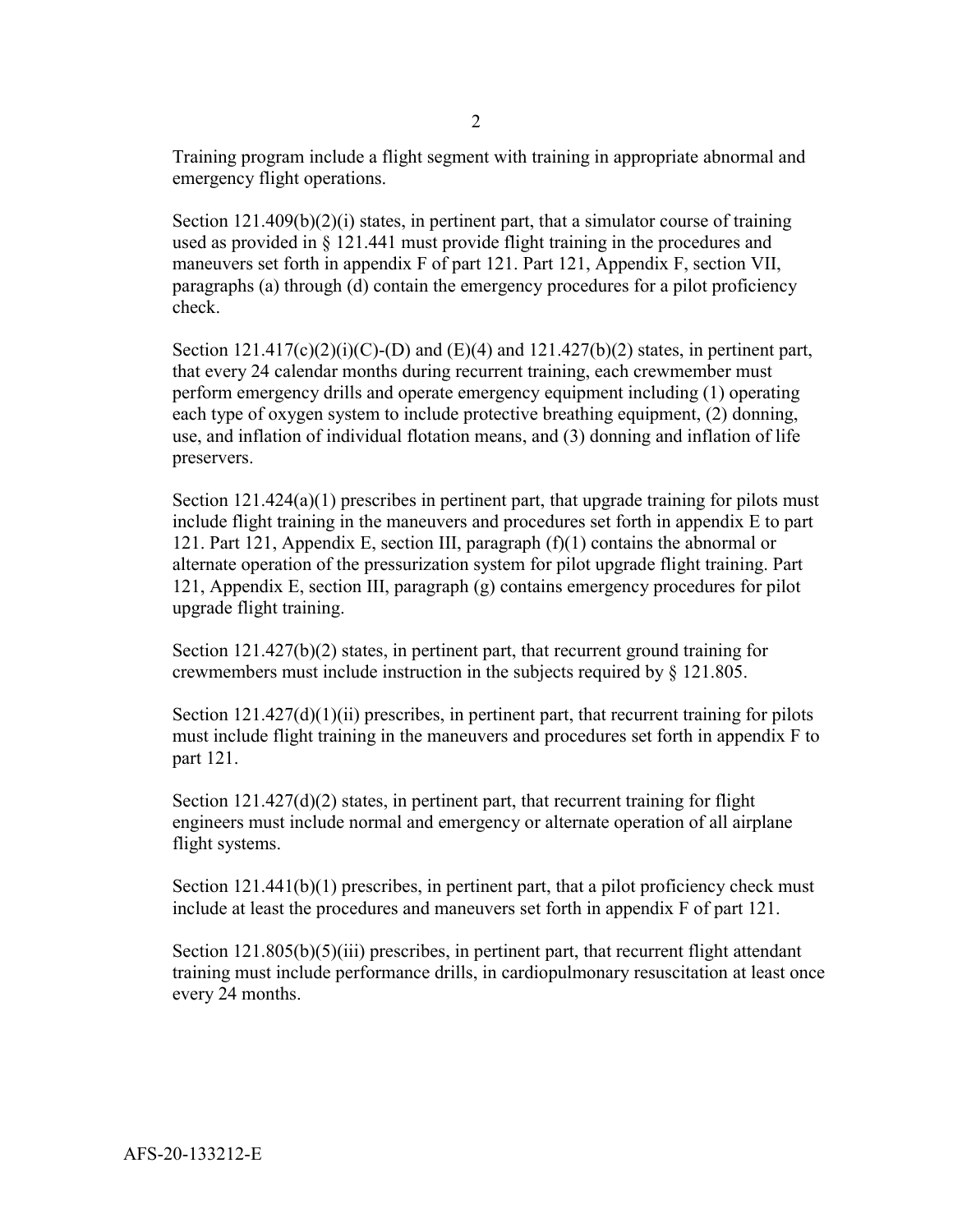### **The petitioner supports its request with the following information:**

This grant of exemption was initiated by the FAA Air Transportation Division after extensive discussions with A4A on behalf of part 119 certificate holders operating under part 121 due to potential health concerns over the COVID-19 outbreak. Due to the extraordinary circumstances associated with the outbreak, the FAA is construing these conversations, which included a request for expedited relief, as a petition for exemption under 14 C.F.R. § 11.61(b).

The Coronavirus (COVID-19) was detected in China in December 2019. On January 30, 2020, the World Health Organization declared the outbreak a public health emergency of international concern. On January 31, 2020, the Department of Health and Human Services declared a public health emergency for the United States to aid in responding to COVID-19.<sup>3</sup>

As the COVID-19 pandemic progressed, the petitioner contacted the FAA to discuss limited relief from certain recurrent and upgrade training, checking, and evaluation requirements in light of the COVID-19 national emergency. During discussion with the FAA, the petitioner expressed concern that some training, checking, and evaluation requirements unnecessarily expose personnel to the risk of contracting COVID-19. Many of these requirements support crewmember emergency training. For example, § 121.417 requires that each crewmember perform emergency drills and operate protective breathing equipment (PBE), and pilot training on smoke and fire procedures requires donning the flight deck oxygen mask. Additionally, § 121.805 requires that flight attendants perform drills in cardiopulmonary resuscitation. The petitioner expressed concern that shortages of protective masks and disinfectant wipes will place crewmembers in the difficult position of either (1) donning PBE or oxygen masks in training, checking, or evaluation without proper disinfectant, or (2) having qualifications lapse for failure to complete these requirements due to concern about possible transmission of COVID-19. In addition to the concern of unnecessary health risk, the petitioner expressed concern that a reduction in the number of qualified crewmembers could jeopardize the continuity of air transportation at a critical time when the movement of food, supplies, mail, and personnel is essential to the public interest.

## **The FAA's analysis is as follows:**

The FAA finds that there is good cause not to publish a summary of the petition in the Federal Register because delaying action on the petition would have an adverse and potentially immediate impact on the petitioner's ability to ensure continuity of critical aviation operations essential to the public interest. Because A4A is a trade association and not a certificate holder, it cannot be granted an exemption from FAA operating requirements. Accordingly, the FAA will grant the relief requested by A4A to its members and all part 119 certificate holders

l

<sup>&</sup>lt;sup>3</sup> The FAA observes further that on March 11, 2020, the World Health Organization (WHO) characterized COVID-19 as a pandemic, as the rates of infection continued to rise in many locations around the world and across the United States. On March 13, 2020, the President proclaimed that the COVID-19 outbreak in the United States constitutes a national emergency. COVID-19 cases have been reported in all 50 states as well as the District of Columbia, Puerto Rico, Guam, and the U.S. Virgin Islands.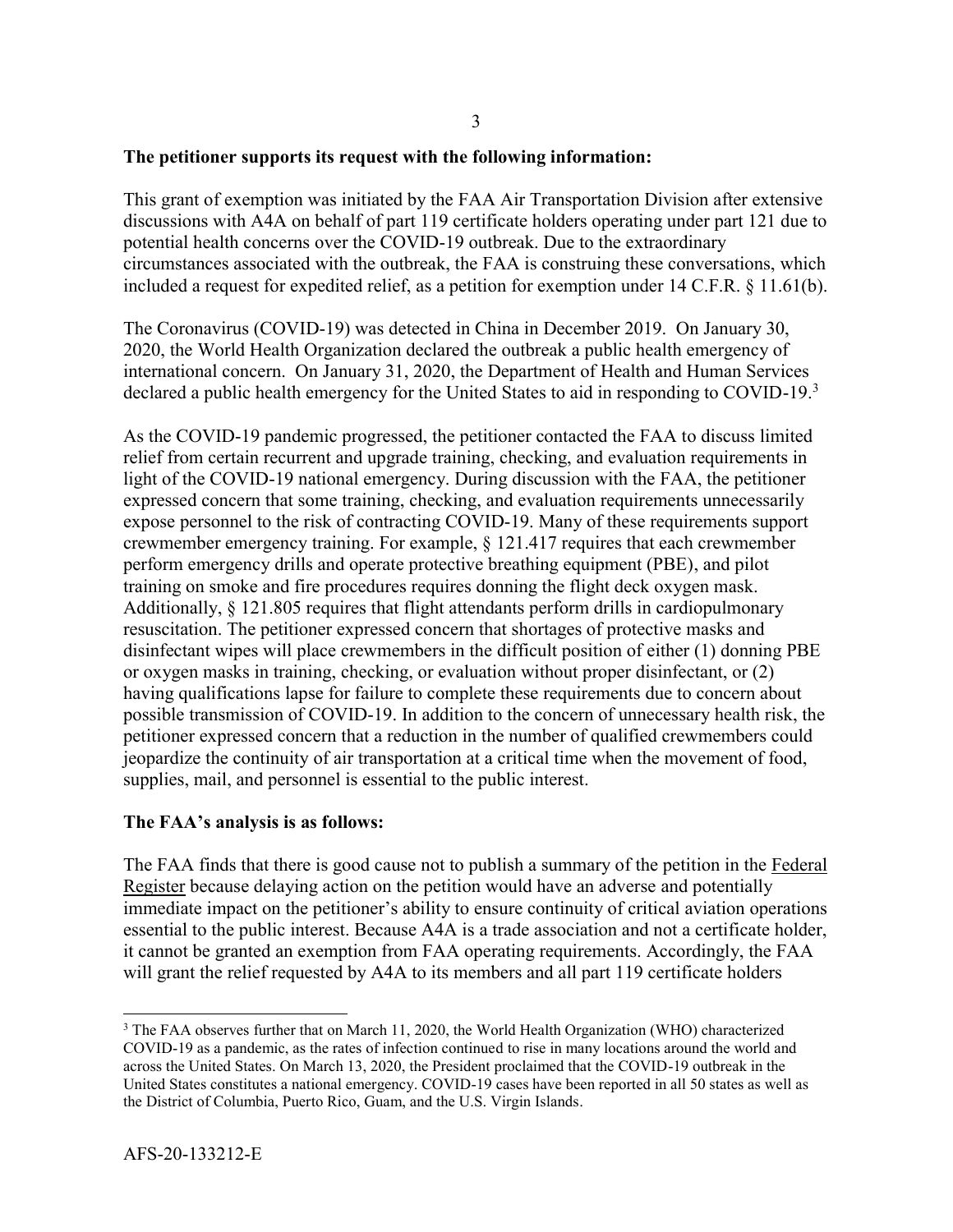conducting training and qualification under part 121 when requested. To make this exemption effective, each affected certificate holder must submit to the FAA a request to use this exemption and affirm its intentions to comply with the conditions and limitations of this exemption.

Under the unprecedented circumstances associated with the COVID-19 pandemic, the FAA finds that relief is justified through May 31, 2020, subject to the conditions and limitations outlined below, from certain emergency procedures during training, checking, and evaluation. The FAA agrees that requiring crewmembers to don PBEs or oxygen masks in training, checking, or evaluation unnecessarily exposes them to the risk of contracting COVID-19. It is reasonable to anticipate that the qualifications of crewmembers may lapse unecessarily because certificate holders and their personnel do not want to assume this health risk.

The FAA finds that granting this exemption supports the continuity of air transportation, which is essential in this national emergency. Part 119 certificate holders conducting training and qualification under part 121 are a key part of the United States infrastructure that transports food, supplies, mail, and personnel. The stability of the U.S. transportation system is particularly critical at this time because of the increased demand for food and medical supplies prompted by the COVID-19 pandemic. Furthermore, given the immediacy of the public health concerns and the urgency of sustaining continuity in air transportation, it would not be feasible for the FAA to timely address ad hoc requests for relief from certificate holders individually.

In view of the extraordinary situation presented by the COVID-19 pandemic, the FAA finds that providing relief would not result in a risk to aviation safety that is unacceptable under the conditions and limitations of this grant of exemption. These conditions and limitations ensure that certificate holders demonstrate a plan to mitigate any potential risk introduced by the alternative methods used by the certificate holder to conduct certain required crewmember emergency procedures during recurrent and upgrade training, checking, and evaluation. The relief applies to requirements for currently qualified crewmembers and to pilots completing pilot in command upgrade training who were previously qualified on the same airplane type as a second in command. The relief does not apply to requirements for the training and qualification of new personnel.

Consistent with the above policy, Condition and Limitation No. 1 requires those members of A4A who want to exercise the relief provided in this exemption to submit a Letter of Intent to use the relief provided in FAA Exemption No. 18512 prior to conducting any operation under Exemption No. 18512. The Letters of Intent should be submitted by email to the following address: 9-AVS-AFS200-COVID-Exemptions@faa.gov. The FAA will place the letters in the exemption docket in the Federal eRulemaking Portal at: http://www.regulations.gov. Certificate holders should retain documentation to verify proper and timely submission of the Letter of Intent. Given the time sensitive nature of the relief required, the FAA will also accept Letters of Intent from other part 119 certificate holders conducting training and qualification under part 121 who are not members of A4A.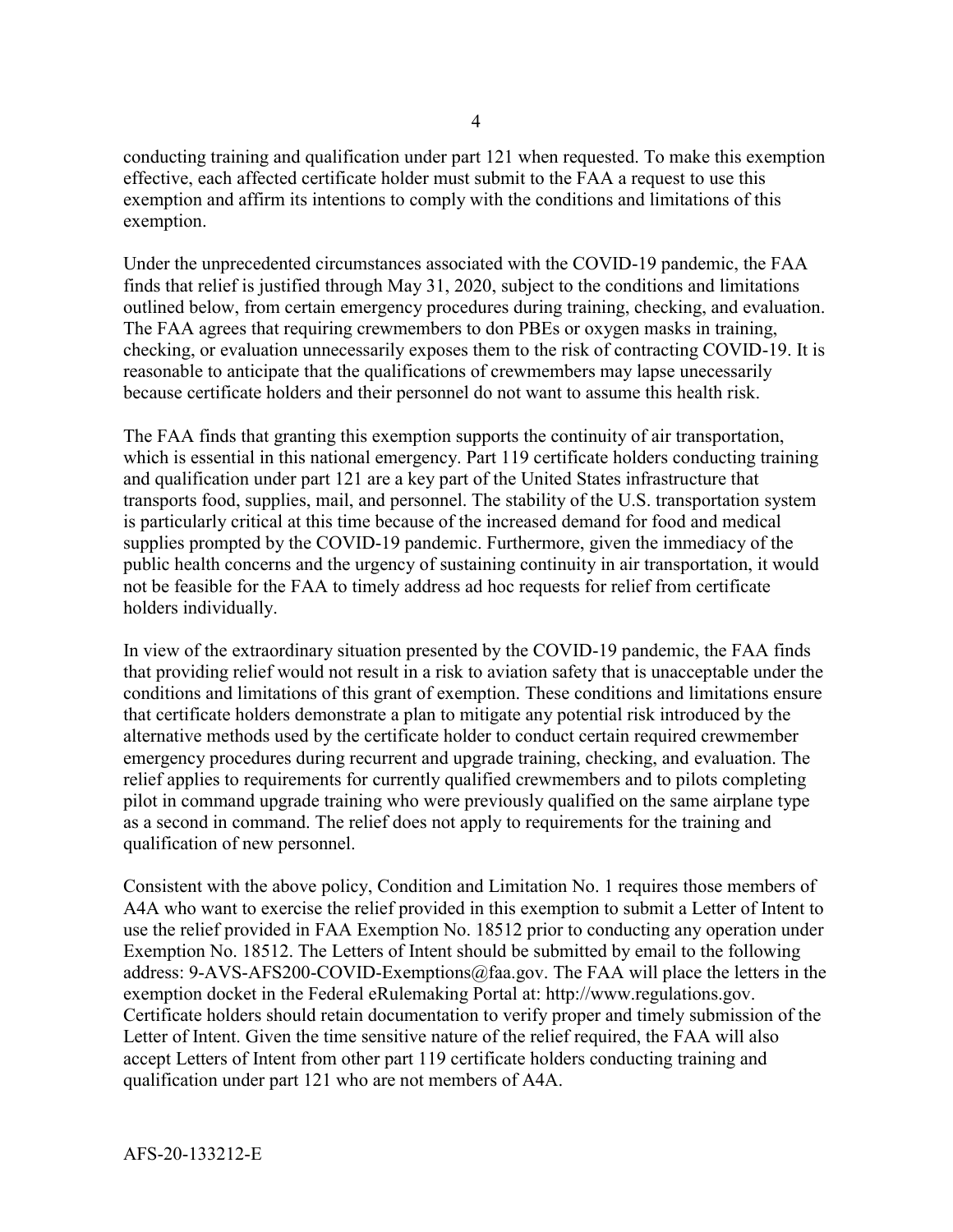As outlined in Condition and Limitation No. 2 below, each certificate holder seeking to use this exemption must obtain authorization in Operations Specification A005. A key factor for obtaining authorization to use this exemption is that the certificate holder tracks personnel who completed emergency training, checking, or evaluation using alternative methods through the exemption and mitigates the potential risk through its safety management system (SMS) or other documented means of risk assessment and control. Every certificate holder operating under part 121 is required to have an SMS (14 CFR part 5), which is a formal, organization-wide approach to managing safety risk and assuring the effectiveness of safety risk controls. Some certificate holders operating under part 135 have voluntarily implemented an SMS, and those without a formal SMS may have systematic procedures, practices, and policies for the management of safety risk. As outlined in Condition and Limitation No. 7 below, each certificate holder seeking to use this exemption must demonstrate and document how the potential risk associated with using alternative methods will be assessed and mitigated. Additionally, as outlined in Condition and Limitation No. 6 below, each crewmember that performs emergency drills or performance drills using alternative methods must complete the drills using normal procedures during the crewmember's next regularly scheduled recurrent training.

### **The FAA's Decision**

In consideration of the foregoing, I find that a grant of exemption is in the public interest. Therefore, pursuant to the authority contained in 49 U.S.C. §§ 106(f), 40113, and 44701, delegated to me by the Administrator, part 119 certificate holders conducting training and qualification under part 121 are granted an exemption from 14 CFR  $\S$ § 121.407(c)(2),  $121.409(b)(2)(i)$ ,  $121.417(c)(2)(i)(C)$ -(D) and (E)(4),  $121.424(a)(1)$ ,  $121.427(b)(2)$ , (d)(1)(ii) and (d)(2),  $121.441(b)(1)$ , and  $121.805(b)(5)(iii)$  to the extent necessary to allow relief from the manner in which the certificate holder conducts training, checking, and evaluation on emergency and abnormal procedures.<sup>4</sup> This exemption is subject to the conditions and limitations listed below.

#### **Conditions and Limitations**

- 1. This exemption applies only to part 119 certificate holders who have submitted a Letter of Intent to the FAA at the following address: 9-AVS-AFS200-COVID-Exemptions@faa.gov. The Letter of Intent must state the certificate holder's intention to exercise the relief granted in this exemption and affirm the intention to act consistently with the conditions and limitation herein.
- 2. This exemption applies only to part 119 certificate holders who have been granted authorization by their assigned principal operations inspector in operations specification A005.

 $\overline{a}$ 

<sup>4</sup> The FAA notes that it is granting relief from the listed regulations only to the extent necessary to allow operators to adjust training and checking procedures contained in 14 CFR part 121 appendix E, section III, paragraphs (f)(1) and (g); appendix F, section VII, paragraphs (a) through (d); and appendix H, paragraph 6.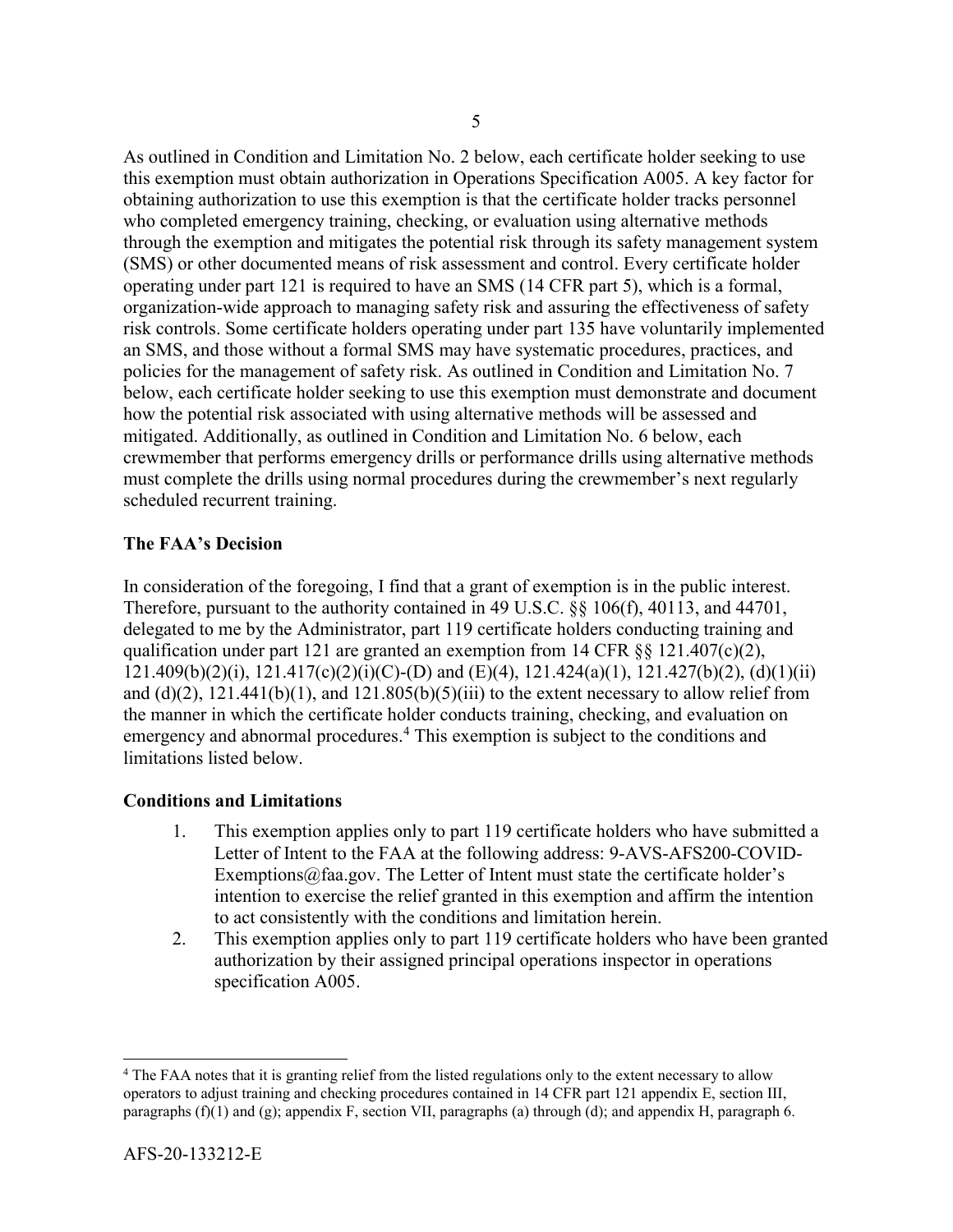- 3. This exemption applies only to crewmembers who are required to complete recurrent training checking, or evaluation through May 31, 2020 and to pilots completing upgrade training, checking, or evaluation through May 31, 2020.
- 4. During recurrent or upgrade training, checking, or evaluation of emergency procedures or drills that requires the crewmember to don or use emergency equipment that must be placed on or over the head, the certificate holder may use alternative methods to conduct the training, checking, and evaluation. This paragraph does not apply to initial or transition training, checking, or evaluation.
- 5. During recurrent flight attendant performance drills of cardiopulmonary resuscitation, the certificate holder may use alternative methods to conduct the drills. This paragraph does not apply to initial flight attendant training.
- 6. Any crewmember that performs emergency drills or performance drills under paragraphs 4 or 5 using alternative methods must complete the drills using the normal procedures during the person's next regularly scheduled recurrent ground training or within 12 calendar months (plus grace month) of the training using the alternative methods, whichever is earlier.
- 7. Any part 119 certificate holder requesting to use this exemption must provide a plan to its assigned principal operations inspector with the following information.
	- a. For certificate holders conducting part 121 operations, a safety risk assessment in accordance with § 5.55.
	- b. For certificate holders conducting part 135 operations who have an accepted SMS, a safety risk assessment.
	- c. For certificate holders conducting part 135 operations without an accepted SMS, a safety analysis and corresponding risk mitigations to be implemented by the certificate holder.
	- d. The alternative methods the certificate holder will use to accomplish the training and checking described in paragraphs 4 and 5 above.
	- e. The method(s) the certificate holder will use in accordance with  $\delta$  $121.415(g)(1)$  to ensure that each crewmember using relief under paragraphs 3, 4, and 5 above remains adequately trained and currently proficient for each aircraft, duty position, and type of operation in which the person serves.
- 8. Certificate holders may operate outside of the United States under this exemption, unless otherwise prohibited by a foreign country.